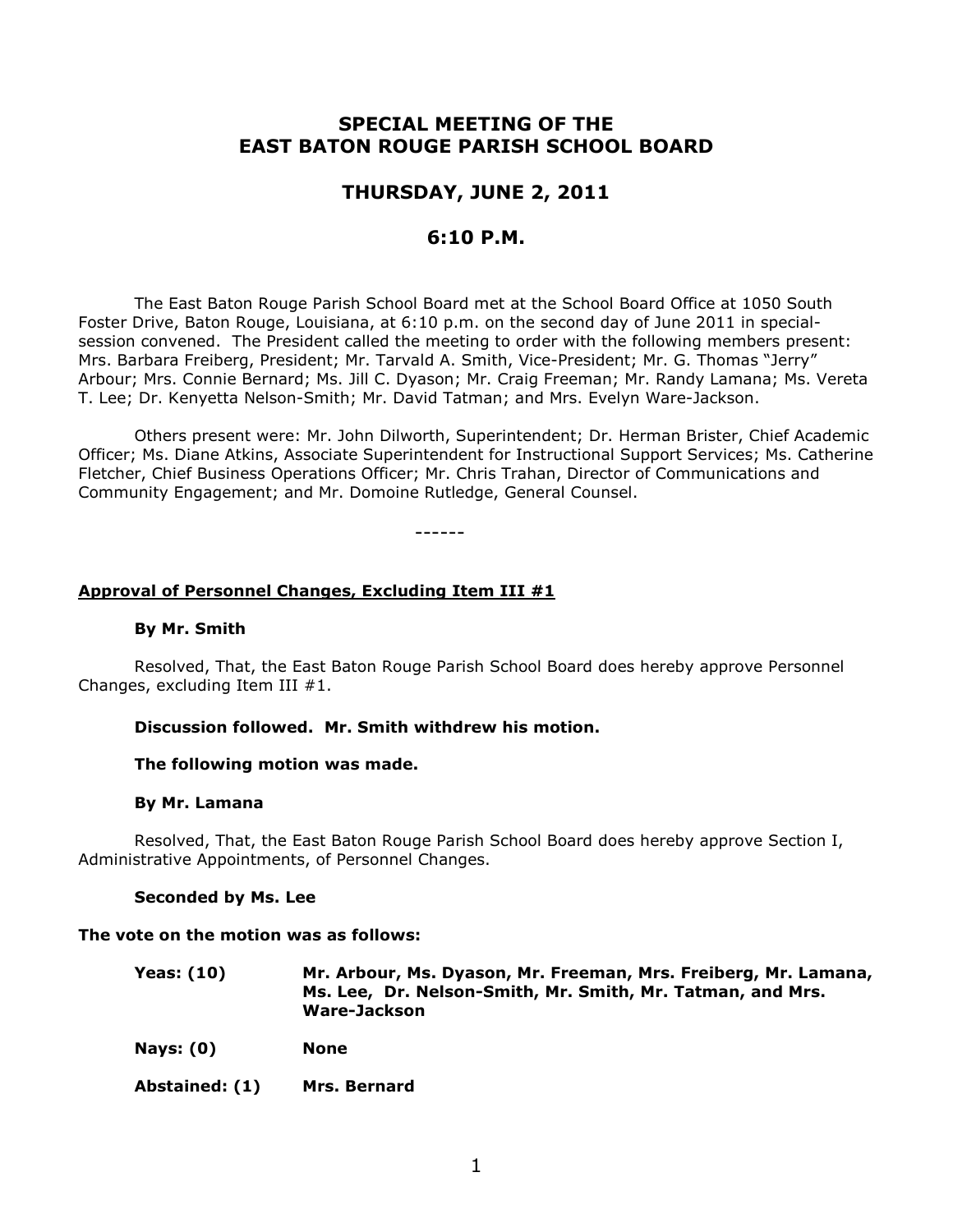**Absent: (0) None The motion was declared adopted.**

**------**

## **Approval of Personnel Changes, Section I, Promotions**

## **By Mr. Arbour**

Resolved, That, the East Baton Rouge Parish School Board does hereby approve Section I, Promotions, of Personnel Changes.

## **Seconded by Mr. Smith**

**The vote on the motion was as follows:**

| Mr. Arbour, Ms. Dyason, Mr. Freeman, Mrs. Freiberg, Mr. Lamana, |
|-----------------------------------------------------------------|
| Ms. Lee, Dr. Nelson-Smith, Mr. Smith, Mr. Tatman, and Mrs.      |
| Ware-Jackson                                                    |
|                                                                 |

- **Nays: (0) None**
- **Abstained: (1) Mrs. Bernard**

**Absent: (0) None**

**The motion was declared adopted.**

**------**

## **Approval of Personnel Changes, Section II, Appointments**

### **By Mr. Lamana**

Resolved, That, the East Baton Rouge Parish School Board does hereby approve Section II, Appointments, of Personnel Changes.

## **Seconded by Ms. Lee**

### **Discussion followed.**

### **The following substitute motion was made.**

### **By Mrs. Ware-Jackson**

Resolved, That, the East Baton Rouge Parish School Board does hereby approve Section II, Appointments, of Personnel Changes as amended to specify that this individual will serve in an interim position.

### **Seconded by Mrs. Bernard**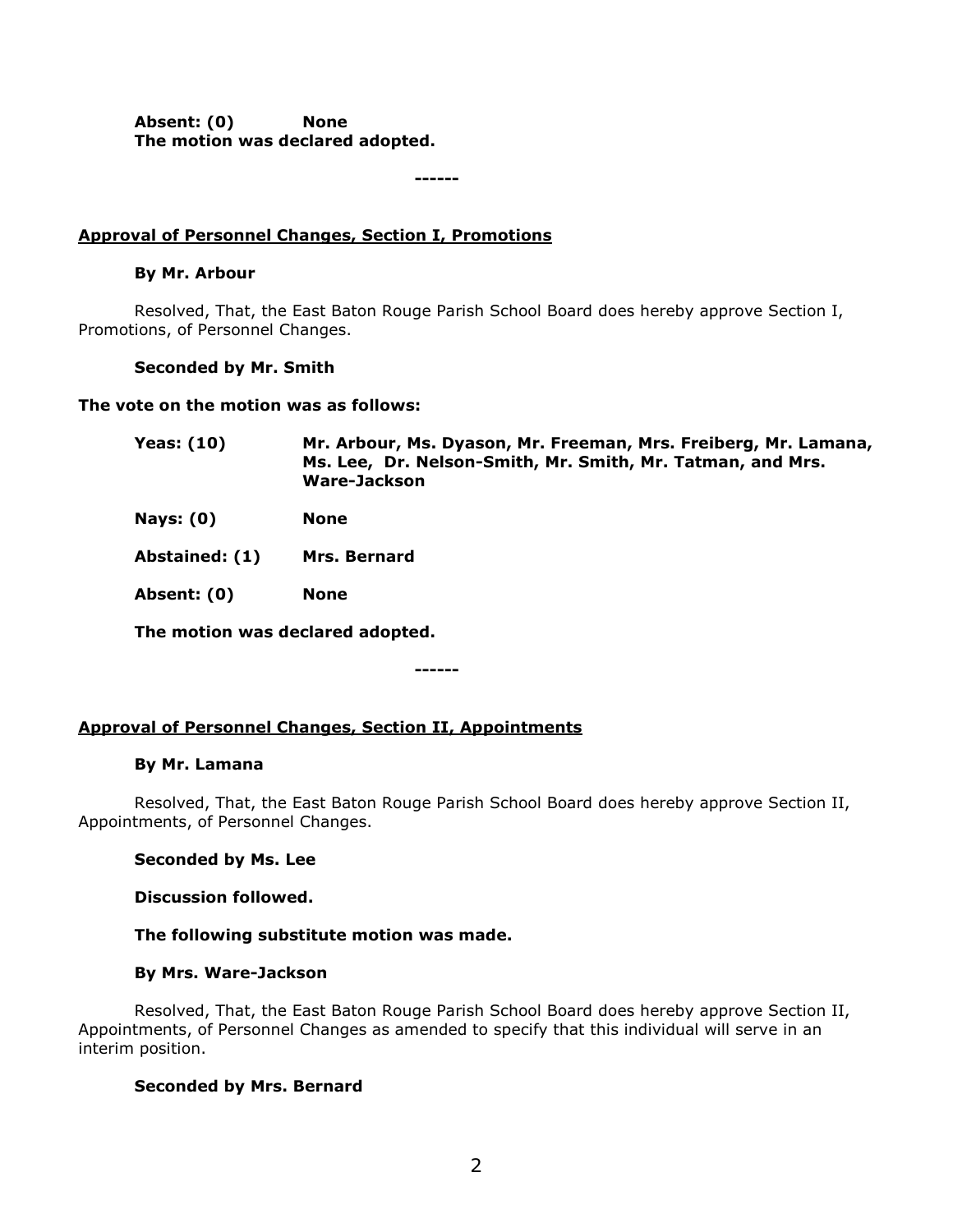**The vote on the substitute motion was as follows:**

- **Yeas: (4) Mrs. Bernard, Mrs. Freiberg, Mr. Tatman, and Mrs. Ware-Jackson**
- **Nays: (6) Mr. Arbour, Mr. Freeman, Mr. Lamana, Ms. Lee, Dr. Nelson-Smith, and Mr. Smith**
- **Abstained: (0) None**
- **Absent: (0) None**
- **Ms. Dyason did not vote.**

**The substitute motion failed.**

**The vote on the original motion was as follows:**

**Yeas: (11) Mr. Arbour, Mrs. Bernard, Ms. Dyason, Mr. Freeman, Mrs. Freiberg, Mr. Lamana, Ms. Lee, Dr. Nelson-Smith, Mr. Smith, Mr. Tatman, and Mrs. Ware-Jackson**

**Nays: (0) None**

**Abstained: (0) None**

**Absent: (0) None**

**The original motion was declared adopted.**

### **Approval of Personnel Changes, Section III, Contract Non-Renewal, Items #2 and #3**

**------**

#### **By Mr. Arbour**

Resolved, That, the East Baton Rouge Parish School Board does hereby approve Section III, Contract Non-Renewal, Items #2 and #3, of Personnel Changes.

### **Seconded by Ms. Dyason**

### **Unanimously adopted by a vote of all the members.**

**------**

### **Approval of Personnel Changes, Section III, Contract Non-Renewal, Item #1**

#### **By Mr. Arbour**

Resolved, That, the East Baton Rouge Parish School Board does hereby approve Section III, Contract Non-Renewal, Item #1, of Personnel Changes.

### **Seconded by Ms. Dyason**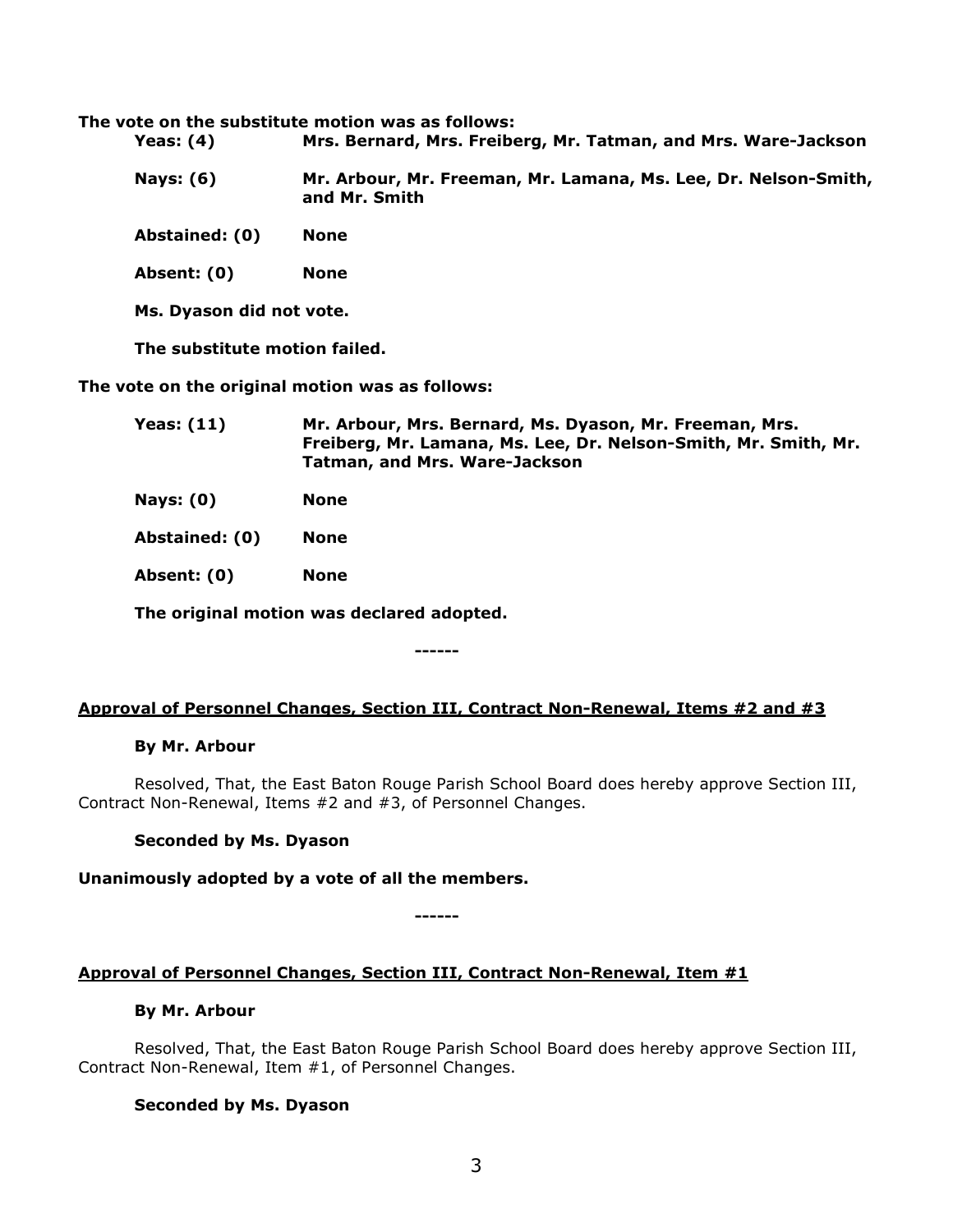**The vote on the motion was as follows:**

| Yeas: (9) | Mr. Arbour, Ms. Dyason, Mr. Freeman, Mrs. Freiberg, Mr. Lamana, |
|-----------|-----------------------------------------------------------------|
|           | Ms. Lee, Dr. Nelson-Smith, Mr. Tatman, and Mrs. Ware-Jackson    |

**Nays: (1) Mr. Smith**

**Abstained: (1) Mrs. Bernard**

**Absent: (0) None**

**The motion was declared adopted.**

**------**

### **Approval of a Contract**

#### **By Ms. Dyason**

Resolved, That, the East Baton Rouge Parish School Board does hereby approve a contract between the East Baton Rouge Parish School System and Solution Tree for professional services.

#### **Seconded by Ms. Lee**

#### **The vote on the motion was as follows:**

| Yeas: (10) | Mr. Arbour, Mrs. Bernard, Ms. Dyason, Mr. Freeman, Mrs.        |
|------------|----------------------------------------------------------------|
|            | Freiberg, Mr. Lamana, Ms. Lee, Mr. Smith, Mr. Tatman, and Mrs. |
|            | Ware-Jackson                                                   |

- **Nays: (0) None**
- **Abstained: (1) Dr. Nelson-Smith**

**Absent: (0) None**

**The motion was declared adopted.**

**------**

## **Approval of Partnership Agreements**

### **By Mr. Smith**

Resolved, That, the East Baton Rouge Parish School Board does hereby approve Math/Science Partnership Agreements between: (1) the East Baton Rouge Parish School System and Catriona Anderson, and (2) the East Baton Rouge Parish School System and Jan Jarrell for professional development services, with the addition of the eighth grade added.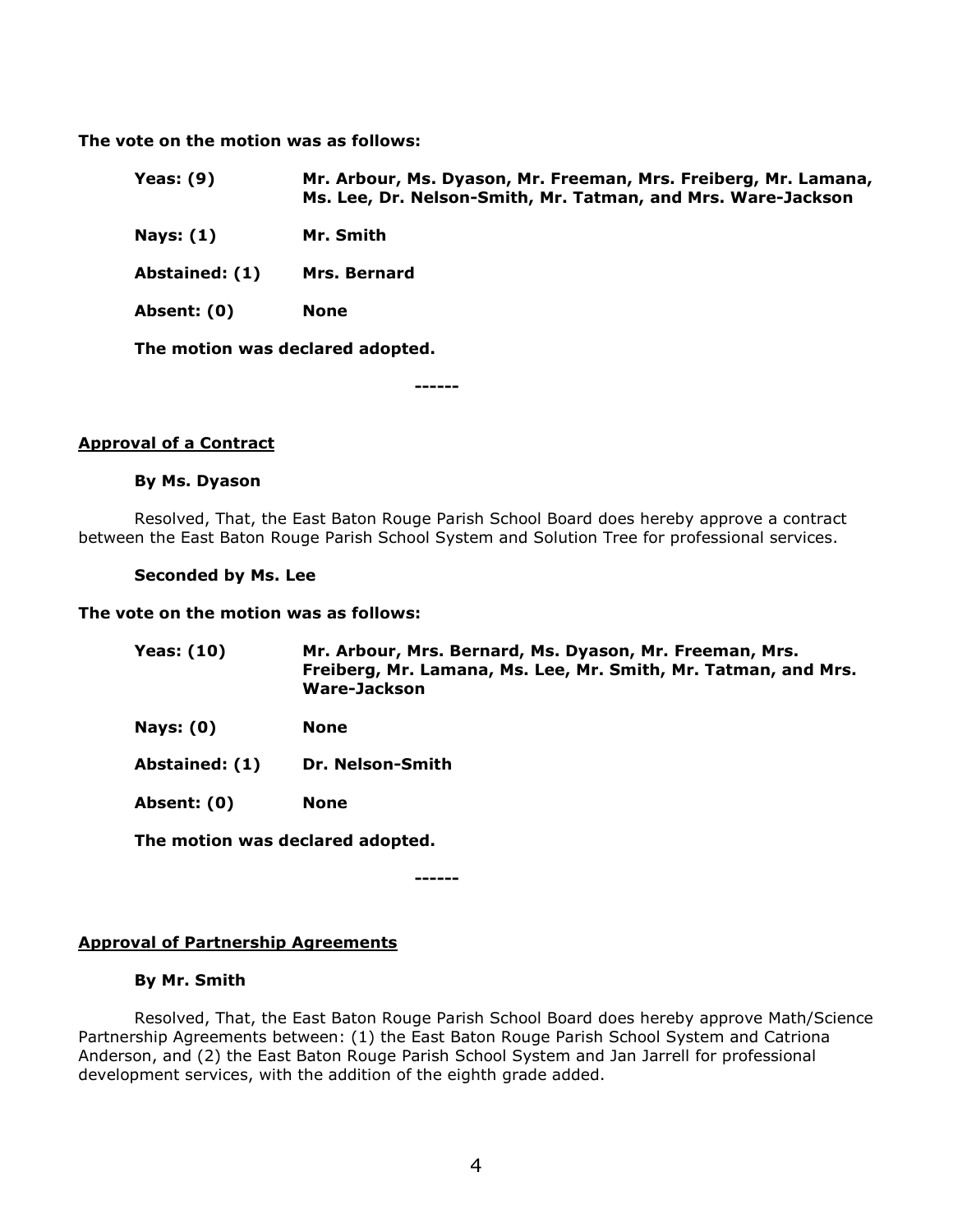#### **Seconded by Mrs. Bernard**

**The vote on the motion was as follows:**

| <b>Yeas: (10)</b> | Mr. Arbour, Mrs. Bernard, Ms. Dyason, Mr. Freeman, Mrs.<br>Freiberg, Mr. Lamana, Ms. Lee, Mr. Smith, Mr. Tatman, and Mrs.<br>Ware-Jackson |
|-------------------|-------------------------------------------------------------------------------------------------------------------------------------------|
| Nays: $(0)$       | None                                                                                                                                      |
| Abstained: (1)    | Dr. Nelson-Smith                                                                                                                          |

**Absent: (0) None**

**The motion was declared adopted.**

**------**

### **Authorization of Contract with The Conrad Group**

#### **By Mr. Freeman**

Resolved, that, the East Baton Rouge Parish School Board does hereby authorize the Superintendent to hire and/or adjust salary, and job descriptions of an employee to implement and monitor the East Baton Rouge Parish School System's Disadvantaged Business Enterprise Procurement (DBE) Policy. The East Baton Rouge Parish School System will continue working with The Conrad Group on a month-to-month basis until the position is filled.

#### **Seconded by Mrs. Ware-Jackson**

### **Discussion followed.**

### **The following substitute motion was made.**

#### **By Mr. Smith**

Resolved, that, the East Baton Rouge Parish School Board does hereby renew a one year contract with The Conrad Group with the understanding that we remove the DOT requirements and the East Baton Rouge Parish School Board set up a Taskforce Committee to see if there is a possibility of bringing the entire construction piece in house.

### **Seconded by Mr. Lamana**

### **Call the Question**

### **By Mr. Tatman**

Resolved, That, the East Baton Rouge Parish School Board does hereby limit debate on the motion by calling for a vote on the question.

### **Seconded by Mr. Freeman**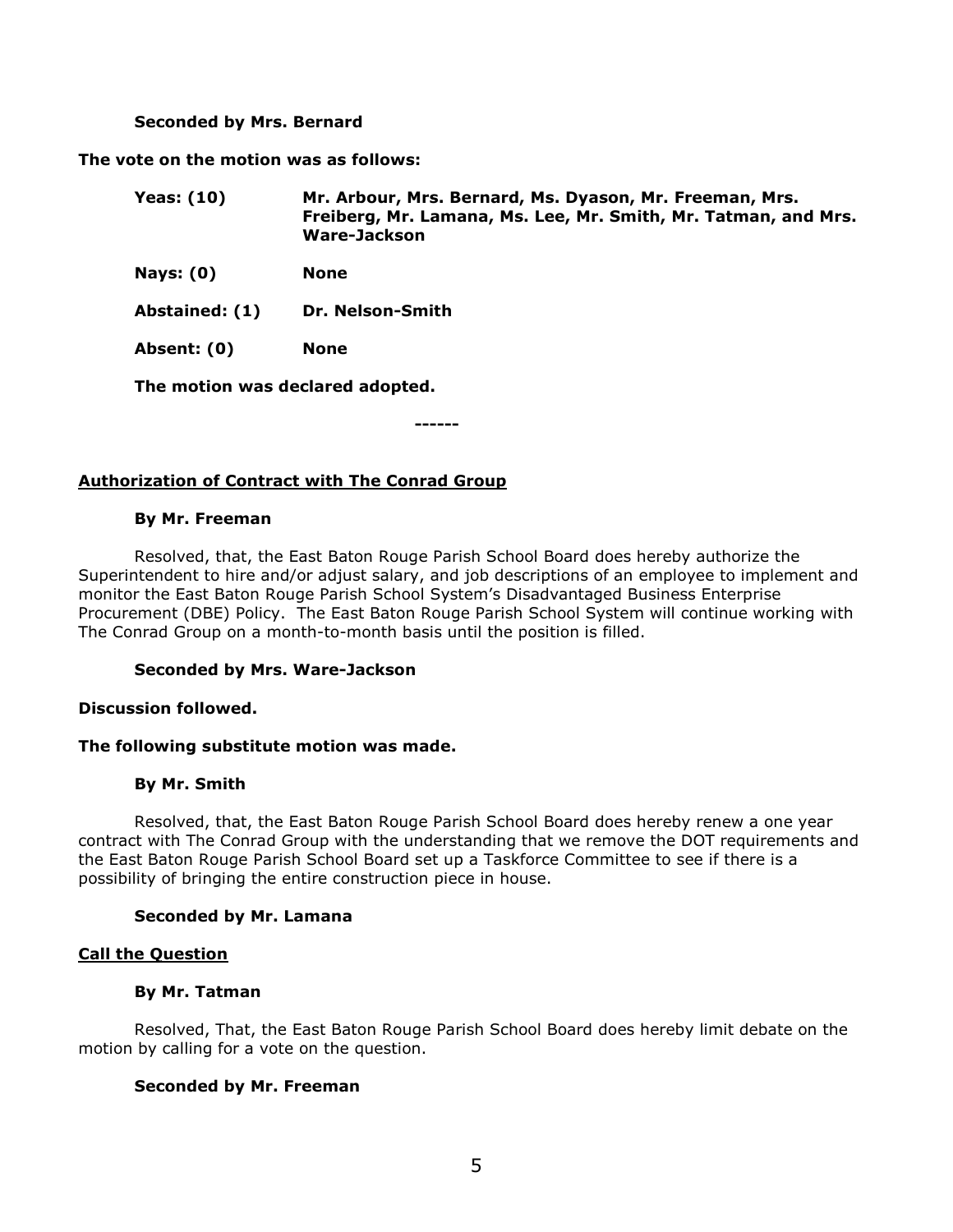**The vote on "call the question" was as follows:**

- **Yeas: (9) Mr. Arbour, Mrs. Bernard, Ms. Dyason, Mr. Freeman, Mrs. Freiberg, Mr. Lamana, Ms. Lee, Mr. Tatman, and Mrs. Ware-Jackson**
- **Nays: (1) Mr. Smith**

**Abstained: (0) None**

**Absent: (0) None**

**Dr. Nelson-Smith did not vote.**

**"Call the question" was approved by two-thirds vote.**

**The vote on the substitute motion was as follows:**

| Yeas: (5)      | Mr. Arbour, Mr. Lamana, Ms. Lee, Dr. Nelson-Smith, and Mr.<br><b>Smith</b>                        |
|----------------|---------------------------------------------------------------------------------------------------|
| Nays: (6)      | Mrs. Bernard, Ms. Dyason, Mr. Freeman, Mrs. Freiberg, Mr.<br><b>Tatman, and Mrs. Ware-Jackson</b> |
| Abstained: (0) | <b>None</b>                                                                                       |
| Absent: (0)    | <b>None</b>                                                                                       |

**The substitute motion failed.**

### **Discussion followed.**

### **Call the Question**

#### **By Mr. Arbour**

Resolved, That, the East Baton Rouge Parish School Board does hereby limit debate on the motion by calling for a vote on the question.

### **Seconded by Mr. Tatman**

#### **The vote on "call the question" was as follows:**

| <b>Yeas: (7)</b> | Mr. Arbour, Mrs. Freiberg, Mr. Lamana, Ms. Lee, Dr. Nelson-<br>Smith, Mr. Smith, and Mr. Tatman |
|------------------|-------------------------------------------------------------------------------------------------|
| <b>Nays: (4)</b> | Mrs. Bernard, Ms. Dyason, Mr. Freeman, and Mrs. Ware-Jackson                                    |
| Abstained: (0)   | <b>None</b>                                                                                     |
| Absent: (0)      | <b>None</b>                                                                                     |

**"Call the question" was approved by two-thirds vote.**